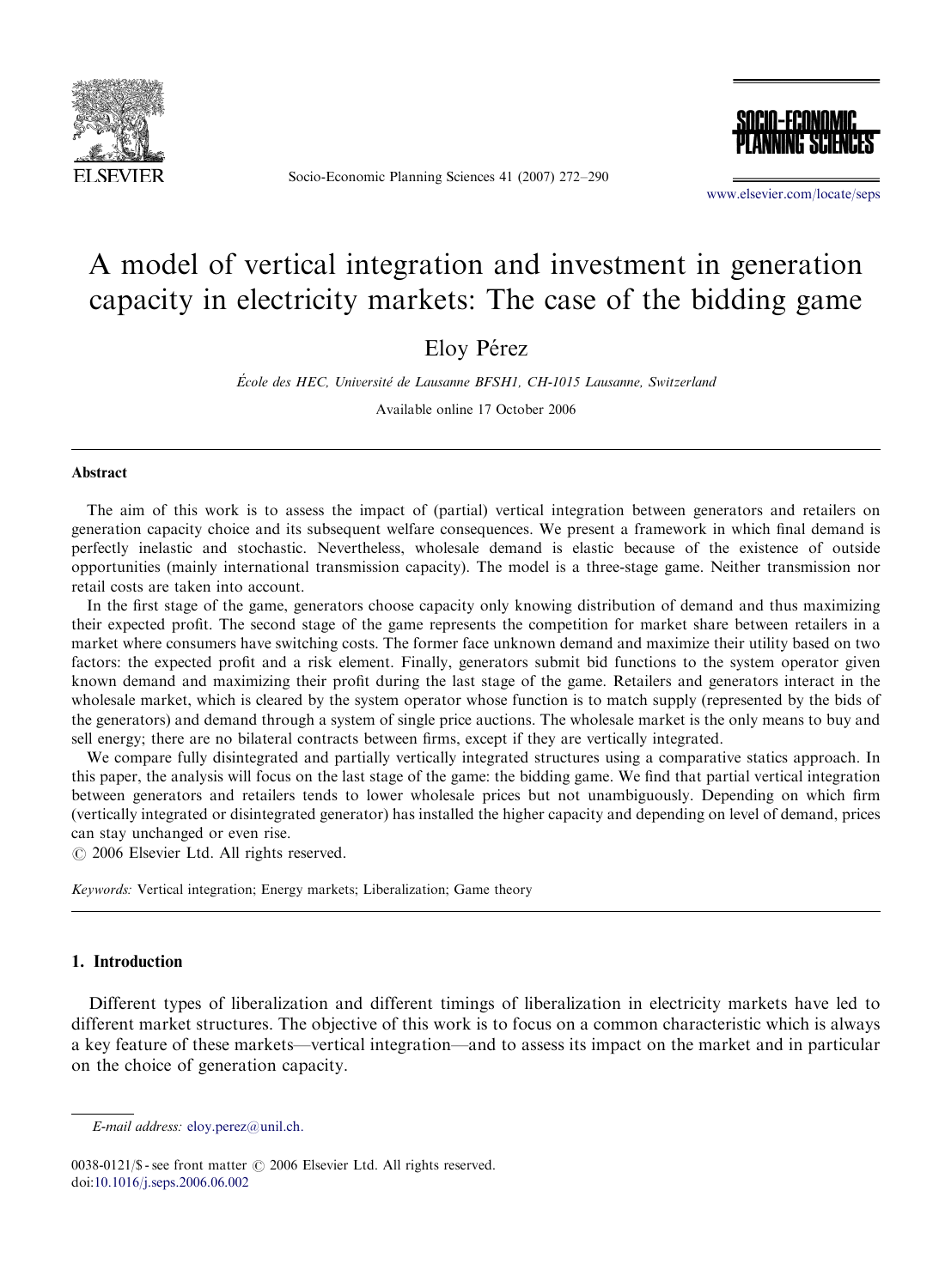Strategic interactions drive structure, but the reverse is also true. In electricity markets, the crucial factor affected by structure is the choice of generation capacity. Compared to other markets, capacity choice is particularly important in electricity markets. Limited transmission capacity between markets contributes to increased dependence on one's own generation. Another key factor is the relatively slow process of building new capacity. These factors contribute in turn to give a certain form of market power to generators. In a state monopolistic structure, capacity decisions are driven by expected demand and taken by a central regulator. This leads most of the time to security driven over-investment in capacity. In a fully decentralized and competitive structure, however, capacity decisions are driven by prices and taken by generators. This leads to under-investment due to the possibility for generators to exercise market power. If a liberalized market is partially vertically integrated, what are then the capacity decisions of the agents, and what are the consequences of these decisions? Can a certain amount of vertical integration avoid underinvestment as well as over-investment, while at the same time ensuring an acceptable amount of competition leading to competitive prices? If yes, what tools does the regulator have at his disposal to induce such a situation?

Whatever their level of maturity, all electricity markets are partially vertically integrated. In particular, all European electricity markets fall in this category, even the British market, which is one of the most mature markets. A variety of technical and historical causes may contribute to the resurgence of vertical integration in today's liberalized electricity markets. We present an argument based on insurance behavior of risk averse agents, which is sufficient to explain this resurgence.

Liberalization and the process of unbundling that accompanies it tend to make generators under-invest in generation capacity. Under-investment is a market power device for generators; when the capacity limit is reached the incentive to bid at higher prices is very strong and can represent a strategic equilibrium given that final demand is very inelastic (or completely inelastic if we assume price caps at the retail level). The Californian experience is relevant in this sense; the lack of investment had undermined the generation capacity, which was consequently far too small to satisfy increasing demand. The generator's resulting power to overbid combined with price-capped retailers largely contributed to the well-known disaster.

This behavior, resulting in generation capacity under-investment, hurts the retail and distribution sectors; if the sector is price-capped, the Californian example is sufficiently explicit. But even without price cap, distributors can be in a weak situation for two reasons at least; on the one hand, under-investment in capacity can clearly undermine safety of power supply and, on the other hand, it contributes to an increase in prices as well as an increase in price variability. The latter is particularly undesirable if we assume risk averse distributors. The assumption of risk aversion is based on the fact that the retail market cannot be cleared as frequently as the wholesale market; if a distributor commits to a price, he has to hold this price during a period where the wholesale price is free to vary. In this context the incentive of a distributor to control a generator can be seen as a classical insurance behavior. The only unanswered question is then to determine an incentive for the generator to accept the vertical structure. In this case, a parallel insurance argument can be underlined: risk aversion is based on the fact that generator ensures through a vertical structure a certain amount of captive final demand.

We have built a model designed to embody these two crucial aspects of liberalized electricity markets; the insurance behavior of distributors leading to vertical integration, and the bidding power of generators (leading to under-investment in generation capacity), the first being a means for distributors to protect against the second. The limit of this integration process is represented by the loss (in terms of market power) incurred by generators in an integrated structure, which is, thus, only viable if the distributor can compensate the generator. Consequently the whole process leads to a situation of partial vertical integration in which choice of generation capacity as well as potential collateral effects of competition between integrated and disintegrated structures can be analyzed. The analysis is based on a comparative statics approach of two situations: decentralized and partially vertically integrated structures. We focus on mature market characteristics: existence of a wholesale market, no price cap and free choice of provider for end consumers.

The structure of the paper is the following: first, we present a literature review in Section 2. In Section 3, the model will be documented. Finally, Section 4 will focus on the analysis of the bidding game results.